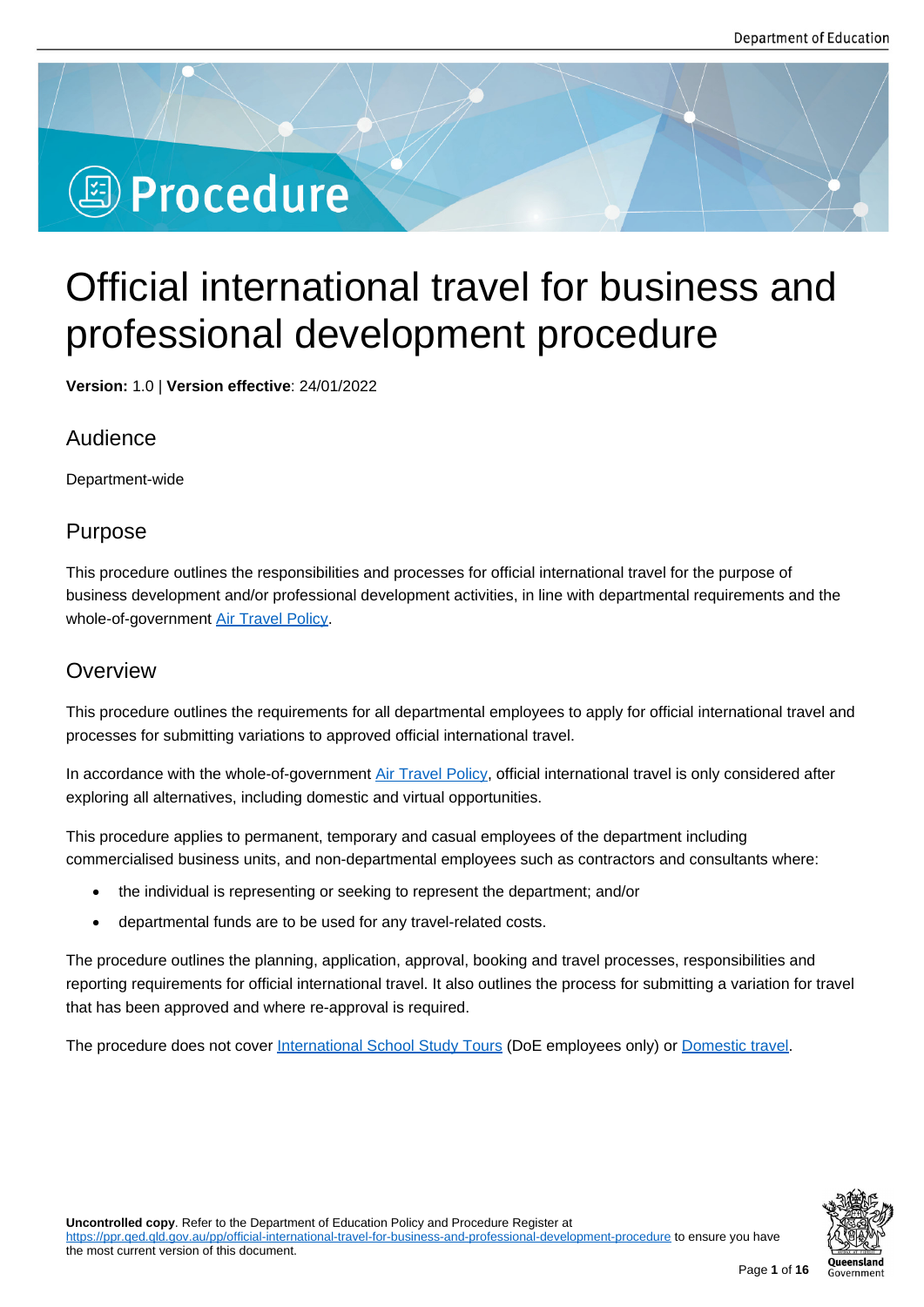## **Responsibilities**

#### **Primary contact**

- meets the International Travel Request (DoE employees only) timelines for approval by submitting travel application at least 10 weeks prior to the planned departure
- submits a variation for approval where variations to travel are required
- provides [mandatory documents includin](https://qlddet.service-now.com/sco/?id=sc_cat_item&sys_id=b7e0ec726f1a8200405b056f5d3ee46c)g detailed itinerary, proposed flights and times, conference program, invitation to attend and presentation or papers to be presented
- notifies the International Travel Unit of any early bird discount/payment due dates or any dates that will affect the traveller's participation at an event
- ensures that the appropriate approval is obtained prior to making any bookings and payments
- is aware of the Code of conduct for the Queensland public service and the department's Standards of practice (DoE employees only) that supports the best use of government resources
- provides all travel-related receipts in preparation for the Traveller to complete the international travel report and other expe[nse claims](https://www.forgov.qld.gov.au/code-conduct-queensland-public-service)
- [determin](https://intranet.qed.qld.gov.au/Services/HumanResources/payrollhr/careers/corporateschoolsupportstaffrecruitmentselection/Pages/standards-practice-corporate-and-school-support-staff.aspx)es the need for Teacher Relief Scheme including the number of days and costs (school-based travellers)
- identifies and manages potential risks associated with the travel, accommodation, health and/or proposed activities and has a planned response in case of an emergency
- books flights and accommodation using the whole-of-Government arrangement for international travel management where possible.

#### **Traveller**

- ensures they hold a valid passport with at least six months validity beyond the intended return date to Australia
- ensures appropriate visas are obtained (including transit visas where they are required), before leaving Australia
- provides supporting documents to Primary Contact to attach to the application
- is aware of the Code of conduct for the Queensland public service and the department's Standards of practice (DoE employees only) that supports the best use of government resources
- provides and retains all travel-related receipts in preparation to complete the international travel report and other expense [claims](https://www.forgov.qld.gov.au/code-conduct-queensland-public-service)
- [is respon](https://intranet.qed.qld.gov.au/Services/HumanResources/payrollhr/careers/corporateschoolsupportstaffrecruitmentselection/Pages/standards-practice-corporate-and-school-support-staff.aspx)sible for personal health and wellbeing during travel, including taking medications and organising immunisations prior to departure
- is aware of the responsibilities for Applying for leave combined with official international travel
- understands their name, school, institute or work unit and the purpose of travel will be published in the department's Annual Report and the Queensland Government Open Data website, and may be published for promotion and publicity purpo[ses of the international travel undertaken](https://ppr.qed.qld.gov.au/pp/applying-for-leave-combined-with-official-international-travel-procedure)

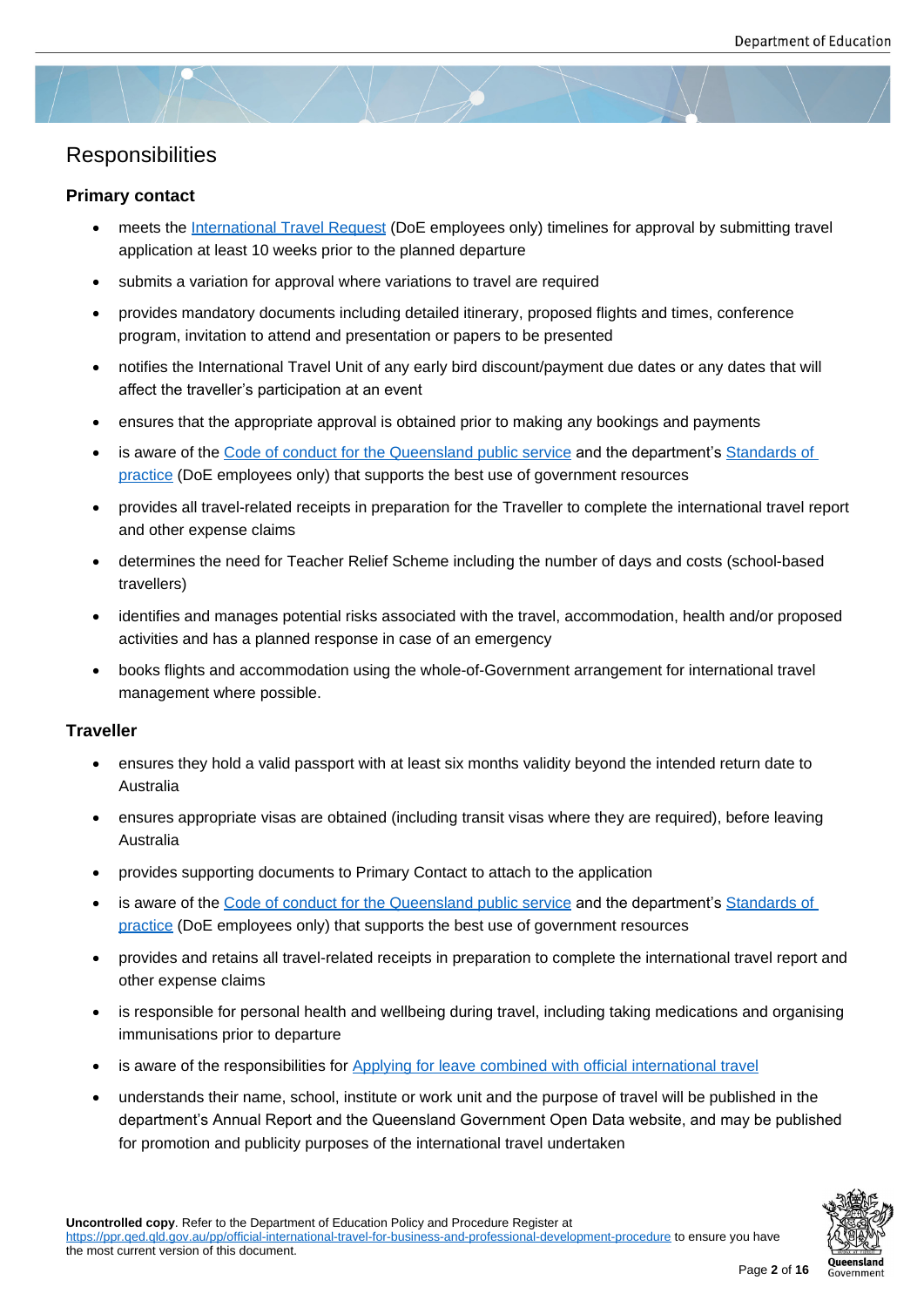- complies with any Department of Foreign Affairs and Trade (DFAT) travel advice and all Australian and Queensland requirements for country/ies of travel
- ensures appropriate travel insurance is arranged through the department's travel insurance provider (DoE employees only).

#### **Supervisor (including line-manager, Principal, Regional Director or de[legate, Manager, Dire](https://intranet.qed.qld.gov.au/Services/Procurement_Purchasing/Supplyarrangements/Pages/travel-insurance.aspx)ctor)**

- assesses the International Travel Request (DoE employees only) or variation to travel against requirements and endorse or decline request
- reviews any claims for travel related expenses according to financial delegation (DoE employees only) limits ensurin[g the appropriate forms are c](https://qlddet.service-now.com/sco/?id=sc_cat_item&sys_id=b7e0ec726f1a8200405b056f5d3ee46c)ompleted and receipts are retained
- considers relieving arrangements (corporate travellers)
- considers Teacher Relief Scheme arrangements including t[he number of days a](https://intranet.qed.qld.gov.au/Services/Finance/Delegations)nd costs (school-based travellers)
- considers potential risks associated with the travel, accommodation, health and/or proposed activities that have been identified and endorse the planned response in case of an emergency.

#### **International Travel Unit (including Senior Project Officer, Principal Advisor, Executive Director, Assistant Director-General)**

The International Travel Unit is situated within the Office of the Assistant Director-General, State Schools – Rural, Remote and International.

• reviews the International Travel Request (DoE employees only) or variation ensuring all appropriate documents and endorsements are provided

Executive Director and Assistant Director-General assess the International Travel Request (DoE employees only) or variation to trave[l against requirements and en](https://qlddet.service-now.com/sco/?id=sc_cat_item&sys_id=b7e0ec726f1a8200405b056f5d3ee46c)dorse or decline request

- where the travel costs are externally funded, fully or partially, the Executive Director, Department of Education International (DEi) will confirm any potential [or actual conflict of interest w](https://qlddet.service-now.com/sco/?id=sc_cat_item&sys_id=b7e0ec726f1a8200405b056f5d3ee46c&parent_category=782a312f4f9a8740c63920201310c75d)hich may require ministerial approval (including travel under five (5) hours flying time from Brisbane which would normally need Director-General approval only)
- coordinates the department's international travel application and reporting processes, in accordance with the whole-of-government Air Travel Policy.

#### **Deputy Director-General**

- reviews and endorses th[e International Tra](http://procurement.govnet.qld.gov.au/travel/Documents/Air_Travel_Policy.pdf)vel Request (DoE employees only) or variation if it is considered essential to agency and/or government objectives
- reviews and rejects the International Travel Request (DoE employees only) or variation if travel does not meet requirements for tra[vel.](https://qlddet.service-now.com/sco/?id=sc_cat_item&sys_id=b7e0ec726f1a8200405b056f5d3ee46c&parent_category=782a312f4f9a8740c63920201310c75d)

#### **Director-General**

The Director-General, Department of Education, has authority to:

approve official international travel if it is within five (5) hours flying time from Brisbane, where: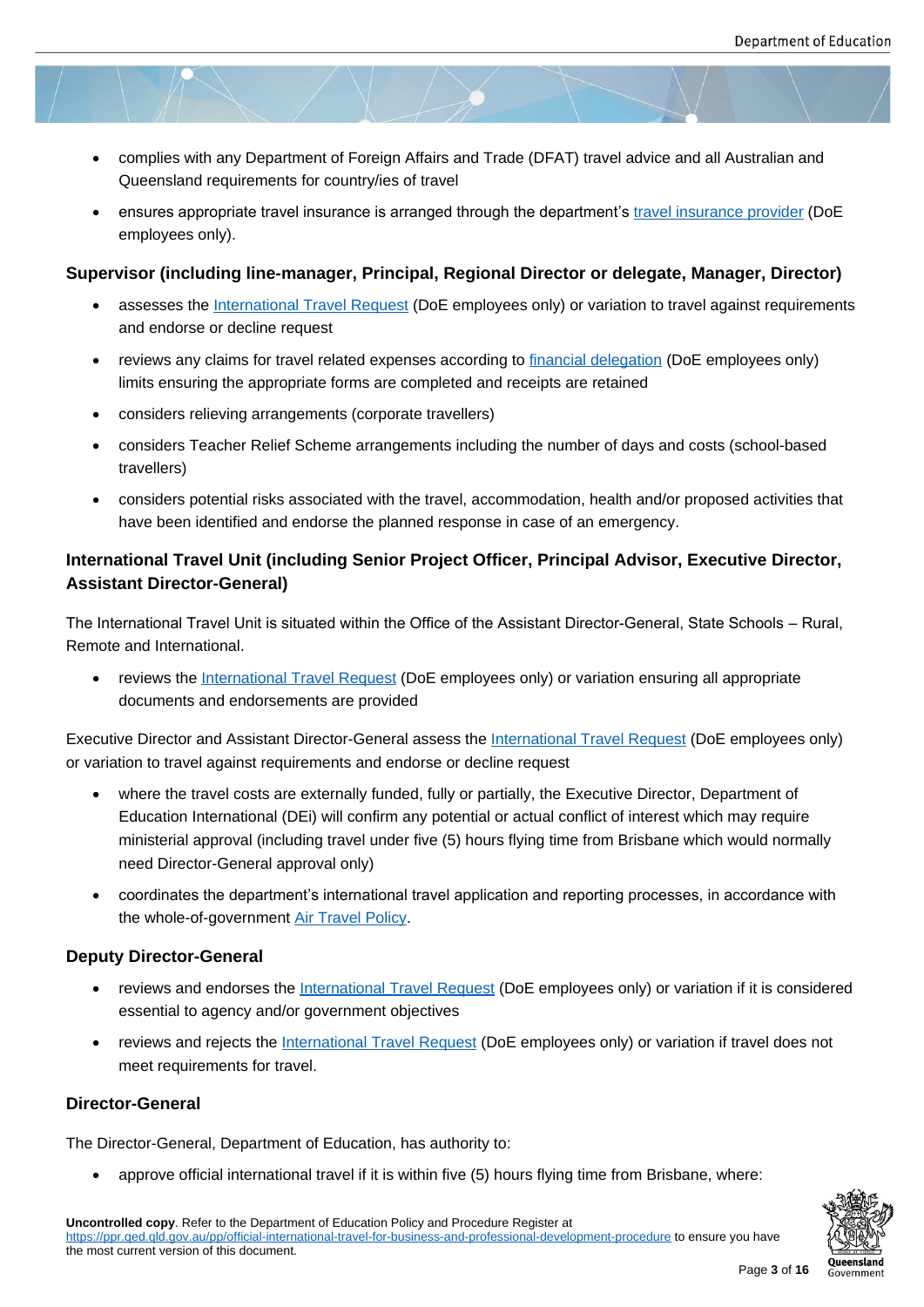- o acceptance of any external funding does not give rise to any real, potential or perceived conflict of interest
- $\circ$  if personal travel is combined with official travel an endorsed leave request and advice from the Corporate Taxation Unit is attached
- recall an employee to duty who is undertaking personal travel combined with official international travel
- cancel or deny travel on a case-by-case basis where DFAT has advised risk to personal safety.

#### **Minister for Education**

The Minister for Education has authority to approve:

- official international travel if it exceeds five (5) hours flying time from Brisbane
- official international travel taken in conjunction with personal travel, regardless of the destination or flight time
- the use of any external funding that may give rise to any real, potential or perceived conflict of interest
- cancel or deny travel on a case-by-case basis where DFAT has advised risk to personal safety.

#### Process

#### **Step 1 – Planning**

#### **Primary contact must:**

- 1. Determine the suitability of travel
	- identify whether travel is planned for a country/ies where a **Smartraveller** Level 4 'Do not travel' warning is in place – travel cannot occur to these locations
	- follow the requirements of the whole-of-government Air Travel Policy for official travel.
	- obtain the minimum number of quotes in line with the Purc[hasing and pro](https://www.smartraveller.gov.au/)curement procedure.
	- comply with the Code of conduct for the Queensland public service and the Appropriate and ethical use of public resources policy to support the best use of g[overnment resour](http://procurement.govnet.qld.gov.au/travel/Documents/Air_Travel_Policy.pdf)ces.
	- determine that the proposed itinerary is feasible.
	- ensure there is [an approved COVID Safe Industry Plan \(or similar\)](https://www.forgov.qld.gov.au/code-conduct-queensland-public-service) in place [for all accommodation.](https://ppr.qed.qld.gov.au/attachment/appropriate-and-ethical-use-of-public-resources-policy.pdf)  [Homestays are not perm](https://ppr.qed.qld.gov.au/attachment/appropriate-and-ethical-use-of-public-resources-policy.pdf)itted
	- determine the need for Teacher Relief Scheme including the number of days and costs (school-based travellers)
	- identify, manage and prepare a planned response for potential risks associated with the travel, accommodation, health and/or proposed activities in case of an emergency.
- 2. Complete and/or arrange all necessary travel documentation and vaccinations
- 3. Complete and/or arrange al necessary supporting documentation required for travel
	- seek quote for the departments mandatory travel insurance and emergency assistance services with **GoSafe**

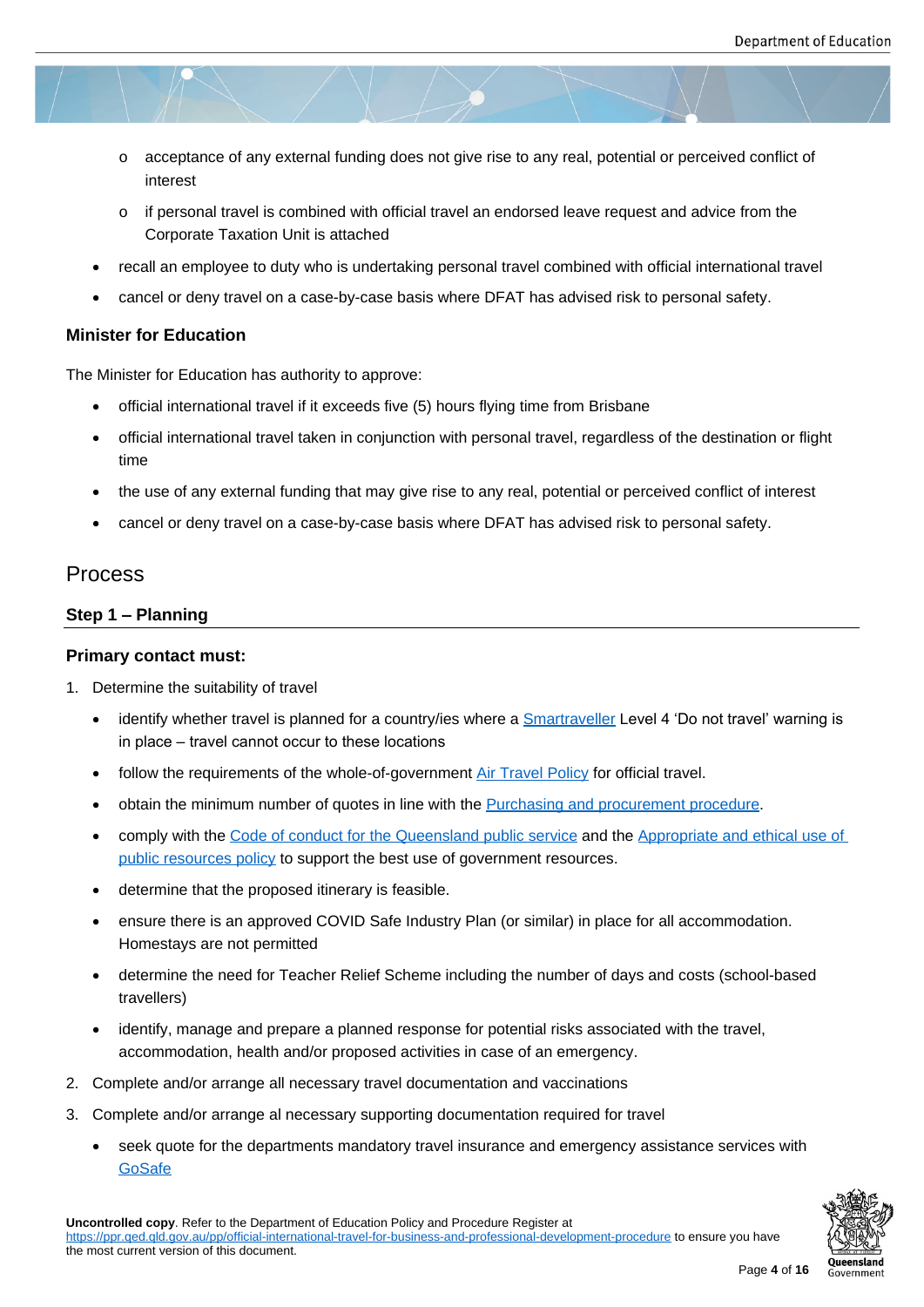ensure the P&C Association/School Council have provided a letter of support (school-based travellers) or a letter of support/invitation from the agent, sponsor or organisation, business unit plan (corporate users).

#### **Traveller must:**

1. Arrange necessary travel documentation and vaccinations

#### **Supervisor must:**

- 1. Consider Teacher Relief Scheme including the number of days and costs (school-based travellers)
- 2. Review potential risks associated with the travel, accommodation, health and/or proposed activities that have been identified and the planned response in case of an emergency

Refer to the Official international travel for business and professional development handbook for more information regarding Planning.

Refer to Pri[mary contact/Traveller checklist and Supervisor checklist.](https://ppr.qed.qld.gov.au/attachment/official-international-travel-for-business-and-professional-development-handbook.docx)

#### **Multiple travellers**

Refer to [the Official international travel for b](https://ppr.qed.qld.gov.au/attachment/primary-contact-traveller-checklist.docx)usin[ess and professional](https://ppr.qed.qld.gov.au/attachment/supervisor-checklist.docx) development handbook for more information regarding Multiple Travellers.

#### **Accompani[ed travel](https://ppr.qed.qld.gov.au/attachment/official-international-travel-for-business-and-professional-development-handbook.docx)**

Travellers may be accompanied, for example, by a family member or partner. Refer to the Official international travel for business and professional development handbook for more information regarding Accompanied Travel.

#### **Combining official travel and personal travel**

[Refer to the Applying for leave combined with official interna](https://ppr.qed.qld.gov.au/attachment/official-international-travel-for-business-and-professional-development-handbook.docx)tional travel procedure for more information regarding Combining official travel and personal travel.

#### **Step 2 – A[pplying](https://ppr.qed.qld.gov.au/pp/applying-for-leave-combined-with-official-international-travel-procedure%20)**

#### **Primary Contact/Traveller must:**

- 1. Complete all aspects of the International Travel Request (DoE employees) through the departments Service Catalogue Online at least 10 weeks prior to the planned departure and attach all completed mandatory documents including:
	- detailed itinerary template [\(mandatory template in Wo](https://qlddet.service-now.com/sco/?id=sc_cat_item&sys_id=b7e0ec726f1a8200405b056f5d3ee46c)rd format) and emergency contact details
	- proposed flight schedule/quote with details of flight times, numbers and class of travel
	- estimated costings including flights, accommodation, vaccinations, registration fees, transport/transfer costs, ta[xes, insurance, fo](https://ppr.qed.qld.gov.au/attachment/official-international-travel-for-business-and-professional-development-itinerary-template.docx)od, visa/passport costs, grant/prize money, cultural gift and donation
	- P&C Association/School Council letter of support (school-based travellers) or a letter of support/invitation from the agent, sponsor or organisation, business unit plan (corporate users)
	- GoSafe Insurance quote

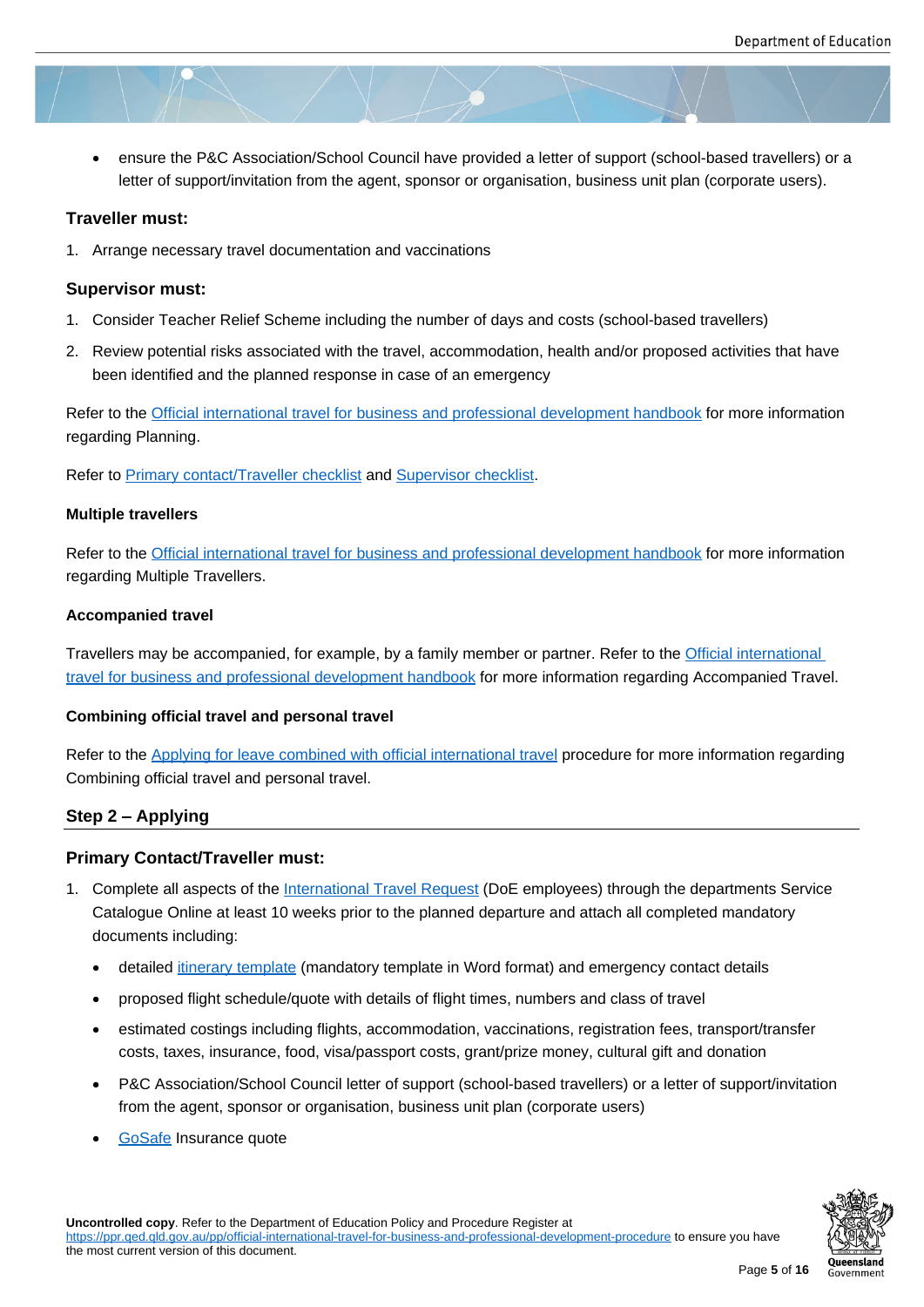- hotel or accommodation establishment quote/s, including a copy of the COVID Safe Industry Plan (or similar)
- any other relevant background information to support your request for international travel such as link to school or departmental priorities, conference program, presentation, research paper.

Refer to the Official international travel for business and professional development handbook for more information regarding Applying.

Refer to the **Primary contact/Traveller checklist**.

#### **Step 3 – Travel review and endorsement**

#### **Superviso[r must:](https://ppr.qed.qld.gov.au/attachment/primary-contact-traveller-checklist.docx)**

- 1. Determine whether International Travel Request (DoE employees only) has been submitted within the timeframes for approval and travel is viable and appropriate
	- Review all documentation associated with the travel including:
		- o detailed itin[erary template \(mandatory te](https://qlddet.service-now.com/sco/?id=sc_cat_item&sys_id=b7e0ec726f1a8200405b056f5d3ee46c)mplate in Word format) and emergency contact details
		- o proposed flight schedule/quote with details of flight times, numbers and class of travel
		- o estimated costings including flights, accommodation, vaccinations, registration fees, transport/transfer costs, ta[xes, insurance, fo](https://ppr.qed.qld.gov.au/attachment/official-international-travel-for-business-and-professional-development-itinerary-template.docx)od, visa/passport costs, grant/prize money, cultural gift and donation
		- o a letter of support from the P&C Association/School Council, principal or sponsor (school-based travellers)
		- o a letter of support/invitation from the agent, sponsor or organization, business plan (corporate travellers)
		- o **GoSafe** Insurance quote
		- o COVID Safe Industry Plan (or similar) accommodation quote, including a copy of the COVID safe plan
		- o any other relevant background information to support your request for international travel such as link to [school o](https://www.gosafeinsurance.com.au/)r DoE priorities, conference program, presentation, research paper
		- $\circ$  potential risks associated with the travel, accommodation, health and/or proposed activities that have been identified and the planned response in case of an emergency
		- $\circ$  if applicable, supporting documentation providing a detailed explanation of lateness, reasons the application must be supported/approved and outlining consequences if the application is not progressed.
- 2. Determine whether International Travel Request (DoE employees only) should be endorsed or rejected in Service Catalogue Online.

#### **International Travel [Unit must:](https://qlddet.service-now.com/sco/?id=sc_cat_item&sys_id=b7e0ec726f1a8200405b056f5d3ee46c)**

- 1. Determine whether International Travel Request (DoE employees only) has been submitted within the timeframes for approval and travel is viable and appropriate
	- Review all documentation associated with the travel including:
		- o detailed itin[erary template \(mandatory te](https://qlddet.service-now.com/sco/?id=sc_cat_item&sys_id=b7e0ec726f1a8200405b056f5d3ee46c)mplate in Word format) and emergency contact details



**Uncontrolled copy**. Refer to the Department of Education Policy and Procedure Register at https://ppr.qed.qld.gov.a[u/pp/official-internation](https://ppr.qed.qld.gov.au/attachment/official-international-travel-for-business-and-professional-development-itinerary-template.docx)al-travel-for-business-and-professional-development-procedure to ensure you have

the most current version of this document.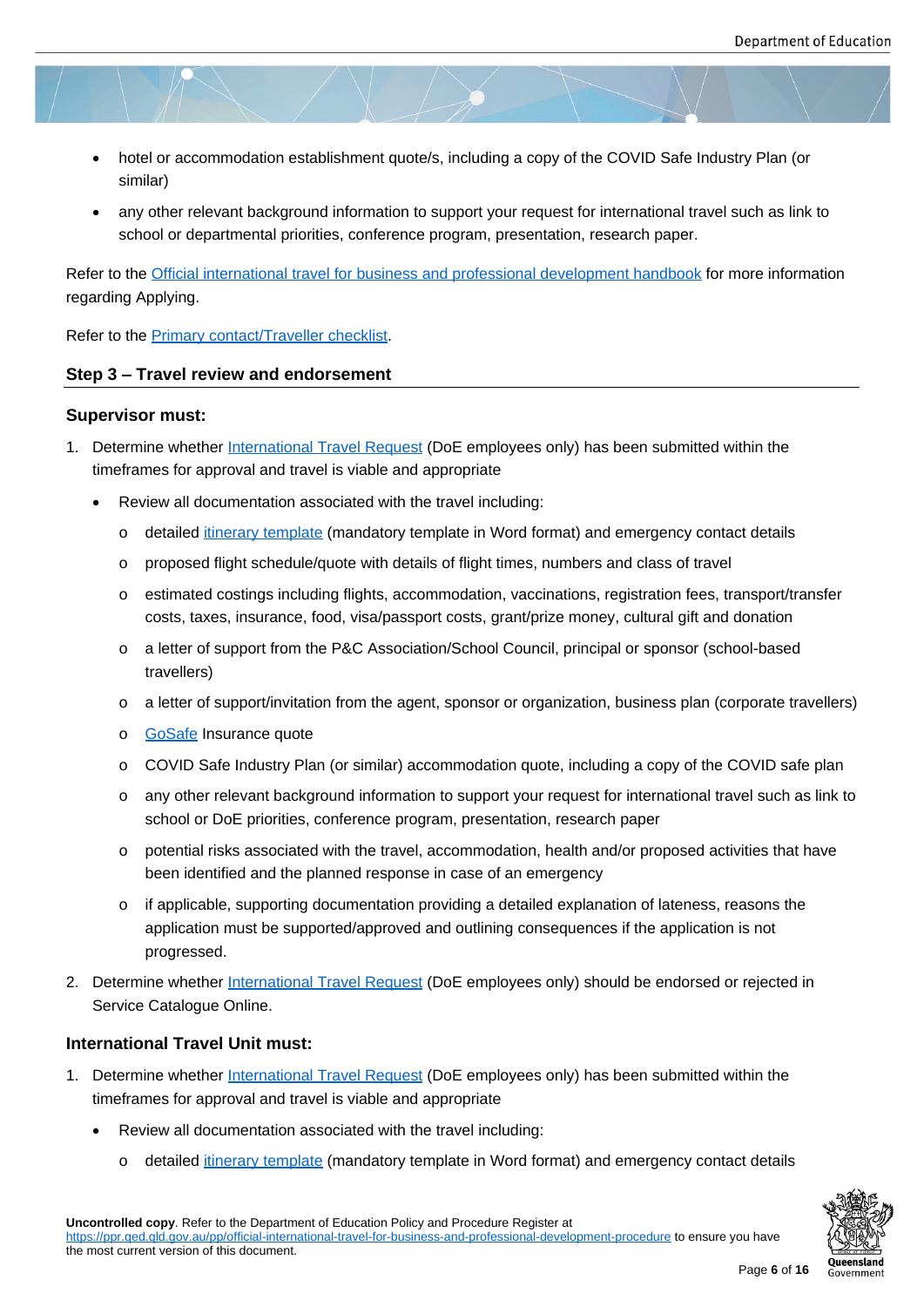- o proposed flight schedule/quote with details of flight times, numbers and class of travel
- o estimated costings including flights, accommodation, vaccinations, registration fees, transport/transfer costs, taxes, insurance, food, visa/passport costs, grant/prize money, cultural gift and donation
- o a letter of support from the P&C Association/School Council, principal or sponsor (school-based travellers)
- o a letter of support/invitation from the agent, sponsor or organization, business plan (corporate travellers)
- o GoSafe Insurance quote
- o COVID Safe Industry Plan (or similar) accommodation quote, including a copy of the COVID safe plan
- o any other relevant background information to support your request for international travel such as link to [school o](https://www.gosafeinsurance.com.au/)r DoE priorities, conference program, presentation, research paper.
- $\circ$  potential risks associated with the travel, accommodation, health and/or proposed activities that have been identified and a planned response has been prepared in case of an emergency
- $\circ$  if applicable, supporting documentation providing a detailed explanation of lateness, reasons the application must be supported/approved and outlining consequences if the application is not progressed
- o where the travel costs are externally funded, fully or partially, the Executive Director, DEi will confirm any potential or actual conflict of interest which may require ministerial approval (including travel under 5 hrs flying time from Brisbane which would normally need Director-General approval only).
- 2. ED and ADG review and endorse the International Travel Request (DoE employees only) or reject and seek further information

#### **Deputy Director-General must:**

- 1. Determine whether International Travel Request (DoE employees only) has been submitted within the timeframes for approval and travel is viable and appropriate
	- Review all documentation associated with travel including:
		- o detailed itin[erary template \(mandatory te](https://qlddet.service-now.com/sco/?id=sc_cat_item&sys_id=b7e0ec726f1a8200405b056f5d3ee46c)mplate in Word format) and emergency contact details
		- o proposed flight schedule/quote with details of flight times, numbers and class of travel
		- o estimated costings including flights, accommodation, vaccinations, registration fees, transport/transfer costs, ta[xes, insurance, fo](https://ppr.qed.qld.gov.au/attachment/official-international-travel-for-business-and-professional-development-itinerary-template.docx)od, visa/passport costs, grant/prize money, cultural gift and donation
		- o a letter of support from the P&C Association/School Council, principal or sponsor (school-based travellers)
		- o a letter of support/invitation from the agent, sponsor or organization, business plan (corporate travellers)
		- o **GoSafe** Insurance quote
		- o COVID Safe Industry Plan (or similar) accommodation quote, including a copy of the COVID safe plan
		- o any other relevant background information to support your request for international travel such as link to [school o](https://www.gosafeinsurance.com.au/)r DoE priorities, conference program, presentation, research paper
		- o potential risks associated with the travel, accommodation, health and/or proposed activities that have been identified and a planned response has been prepared in case of an emergency

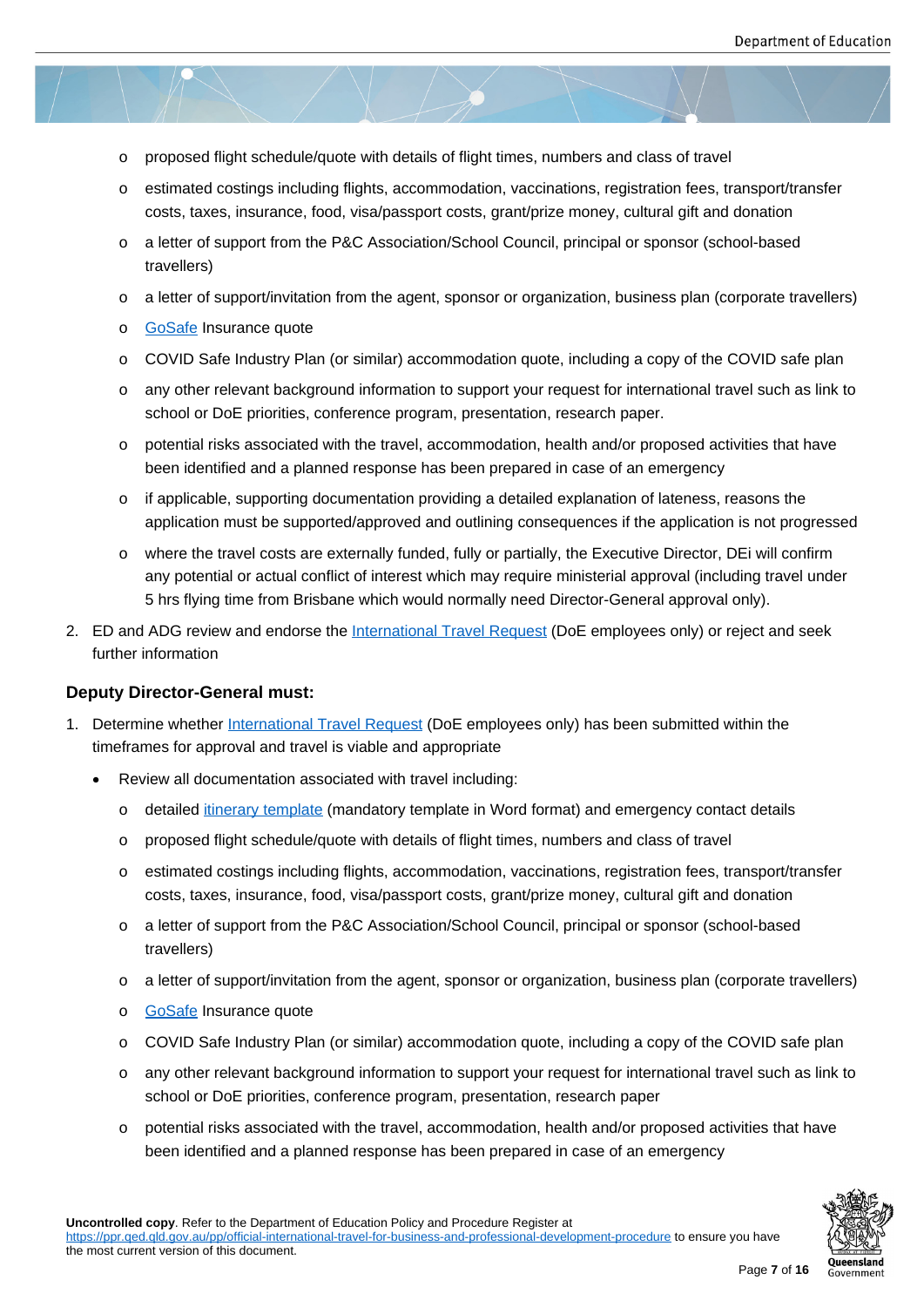- $\circ$  if applicable, supporting documentation providing a detailed explanation of lateness, reasons the application must be supported/approved and outlining consequences if the application is not progressed.
- 2. Endorse the International Travel Request (DoE employees only) or reject and seek further information

Refer to the Supervisor checklist.

Refer to the Offi[cial International travel for bus](https://qlddet.service-now.com/sco/?id=sc_cat_item&sys_id=b7e0ec726f1a8200405b056f5d3ee46c)iness and professional development application workflow.

#### **Step 4 – Fi[nal approval](https://ppr.qed.qld.gov.au/attachment/supervisor-checklist.docx)**

#### **Director-G[eneral must:](https://ppr.qed.qld.gov.au/attachment/official-international-travel-for-business-and-professional-development-application-workflow.pdf)**

- 1. Assess whether travel is viable and appropriate
	- Review and endorse all documentation associated with the travel including:
		- o detailed itinerary (mandatory template in Word format) and emergency contact details
		- o proposed flight schedule/quote with details of flight times, numbers and class of travel
		- o estimated costings including flights, accommodation, vaccinations, registration fees, transport/transfer costs, taxes, insurance, food, visa/passport costs, grant/prize money, cultural gift and donation
		- o a letter of support from the P&C Association/School Council, principal or sponsor (school-based travellers)
		- o a letter of support/invitation from the agent, sponsor or organization, business plan (corporate travellers)
		- o **GoSafe** Insurance quote
		- o COVID Safe Industry Plan (or similar) accommodation quote, including a copy of the COVID safe plan
		- o [letter of](https://www.gosafeinsurance.com.au/) invitation, conference program
		- o any other relevant background information to support your request for international travel such as link to school or DoE priorities
		- o potential risks identified and noted
		- $\circ$  if applicable, supporting documentation providing a detailed explanation of lateness, reasons the application must be supported/approved and outlining consequences if the application is not progressed
- 2. Approve or reject International Travel Request (DoE employees only) for travel under five (5) hours flying time from Brisbane. Refer International Travel Request (DoE employees only) to Minster for travel over five (5) hours flying time from Brisbane.

#### **International Trav[el Unit must:](https://qlddet.service-now.com/sco/?id=sc_cat_item&sys_id=b7e0ec726f1a8200405b056f5d3ee46c)**

1. Advise Primary contact/Traveller if International Travel Request (DoE employees only) has been approved or not approved

#### **Director-General or Minister travel**

If the Director-General or Minister is travelling: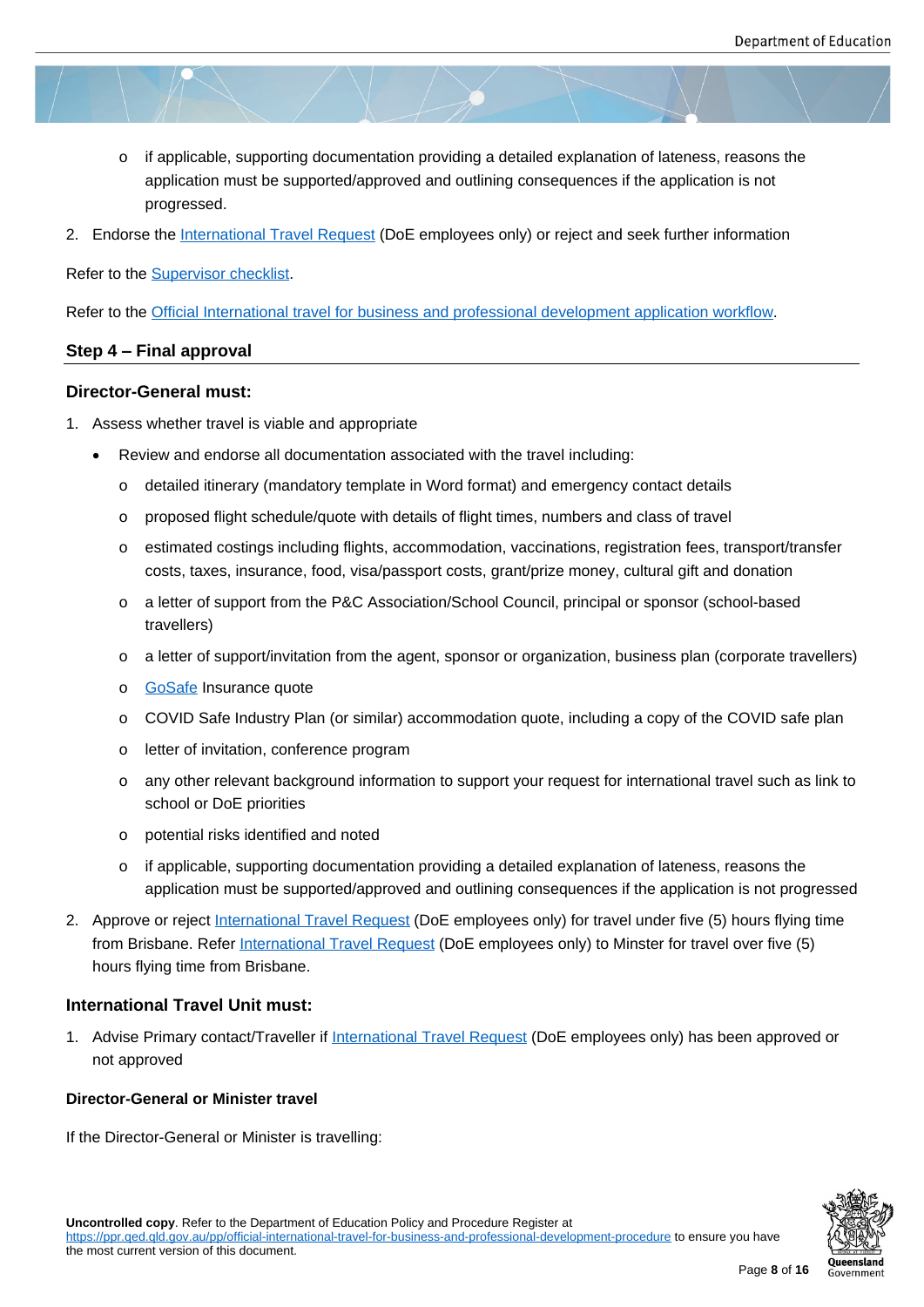- within five (5) hours flying time from Brisbane, approval of the Director-General, Department of the Premier and Cabinet must be sought
- to a destination with more than five (5) hours flying time from Brisbane, approval of the Premier must be sought. A Premier's Briefing Note must be sent from the Minister to the Premier together with the completed International Travel Request (DoE employees only) application.

#### **Step 5 – Travel Arrangements – before and during travel**

#### **Before travel**

#### **Primary contact must:**

- 1. Submit a variation via the International Travel Request (DoE employees only) through the department's Service Catalogue Online for approval where variations to travel are required
- 2. Complete the International Travel Request (DoE employees only) by selecting 'No' to 'Is this a new iTravel Request?' and referring to [the existing iTravel Request](https://qlddet.service-now.com/sco/?id=sc_cat_item&sys_id=b7e0ec726f1a8200405b056f5d3ee46c) number (eg: TRV000123) as soon as changes are known and attach documentation associated with the variation, such as:
	- detailed iti[nerary \(mandatory template](https://qlddet.service-now.com/sco/?id=sc_cat_item&sys_id=b7e0ec726f1a8200405b056f5d3ee46c) in Word format) and emergency contact details
	- proposed flight schedule/quote with details of flight times, numbers and class of travel
	- estimated costings including flights, accommodation, vaccinations, registration fees, transport/transfer costs, taxes, insurance, food, visa/passport costs, grant/prize money, cultural gift and donation
	- a letter of support from the P&C Association/School Council, principal or sponsor (school-based travellers)
	- a letter of support/invitation from the agent, sponsor or organization, business plan (corporate travellers)
	- GoSafe Insurance quote
	- COVID Safe Industry Plan (or similar) accommodation quote, including a copy of the COVID safe plan
	- any other relevant background information to support your request for international travel such as link to [school o](https://www.gosafeinsurance.com.au/)r DoE priorities, conference program, presentation, research paper
	- identify any new potential risks
	- a copy of the initial approved International Travel Request (DoE employees only).

Failure to provide sufficient information will delay the review and approval process.

Refer to the Official international trav[el for business and professio](https://qlddet.service-now.com/sco/?id=sc_cat_item&sys_id=b7e0ec726f1a8200405b056f5d3ee46c)nal development handbook for more information regarding Variations to approved travel.

- 3. Request the cancellation of the International Travel Request (DoE employees only) by contacting the Internati[onal Travel unit in the event travel gets postponed or cancelled](https://ppr.qed.qld.gov.au/attachment/official-international-travel-for-business-and-professional-development-handbook.docx)
- 4. Ensure final approval is received and documented prior to making any bookings or payments
	- book accommodation
	- book flights
	- ensure mandatory travel insurance coverage with **GoSafe** is in place.

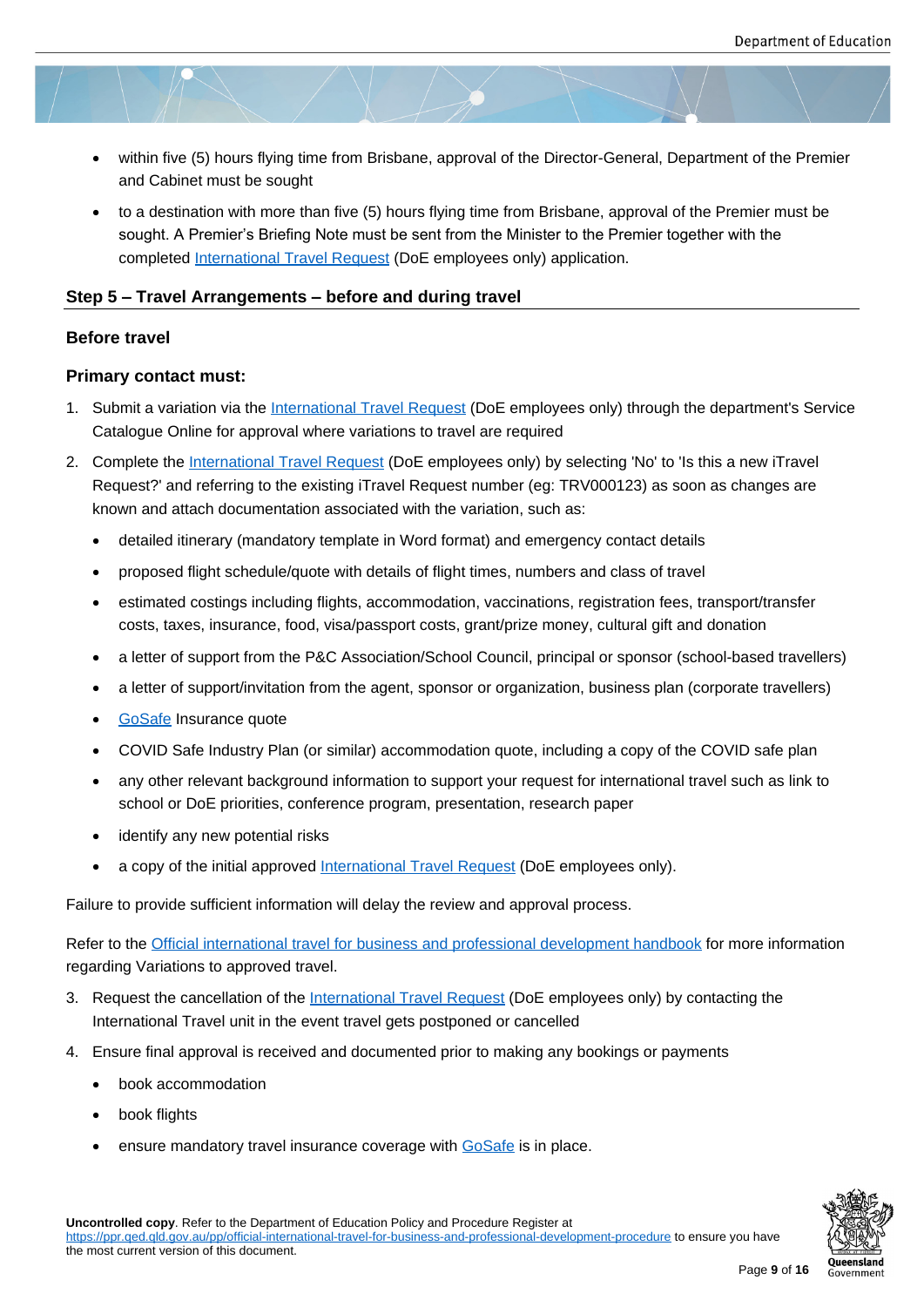#### **Traveller must:**

- 1. Ensure copies of their passports, visas, vaccinations and insurance policies are taken and held at the school/business unit, with family/friends and with other travel documentation
- 2. Ensure international roaming services have been checked with relevant mobile phone service provider
- 3. If required, submit the Travel Advance to allow for the appropriate transfer of money to personal account
- 4. Apply for access to Microsoft 365 applications and services by requesting a temporary exemption by logging a request via the departments Services Catalogue Online (school-based travellers).

#### **Supervisor must:**

- 1. Review and determine whether the variation is viable and appropriate
	- Review and endorse documentation associated with the variation, such as:
		- o detailed itinerary template (mandatory template in Word format) and emergency contact details
		- o proposed flight schedule/quote with details of flight times, numbers and class of travel
		- o estimated costings including flights, accommodation, vaccinations, registration fees, transport/transfer costs, ta[xes, insurance, fo](https://ppr.qed.qld.gov.au/attachment/official-international-travel-for-business-and-professional-development-itinerary-template.docx)od, visa/passport costs, grant/prize money, cultural gift and donation
		- o a letter of support from the P&C Association/School Council, principal or sponsor (school-based travellers)
		- o a letter of support/invitation from the agent, sponsor or organization, business plan (corporate travellers)
		- o GoSafe Insurance quote
		- o COVID Safe Industry Plan (or similar) accommodation quote, including a copy of the COVID safe plan
		- o any other relevant background information to support your request for international travel such as link to [school o](https://www.gosafeinsurance.com.au/)r DoE priorities, conference program, presentation, research paper
		- o any new potential risks identified and noted
		- $\circ$  a copy of the initial approved International Travel Request (DoE employees only)
- 2. Determine whether the variation should be endorsed or rejected in Service Catalogue Online.

#### **International Travel Unit must:**

- 1. Review and determine whether the variation is viable and appropriate
	- Review and endorse documentation associated with the variation, such as:
		- o detailed itinerary template (mandatory template in Word format) and emergency contact details
		- o proposed flight schedule/quote with details of flight times, numbers and class of travel
		- o estimated costings including flights, accommodation, vaccinations, registration fees, transport/transfer costs, ta[xes, insurance, fo](https://ppr.qed.qld.gov.au/attachment/official-international-travel-for-business-and-professional-development-itinerary-template.docx)od, visa/passport costs, grant/prize money, cultural gift and donation
		- o a letter of support from the P&C Association/School Council, principal or sponsor (school-based travellers)
		- o a letter of support/invitation from the agent, sponsor or organization, business plan (corporate travellers)
		- o GoSafe Insurance quote



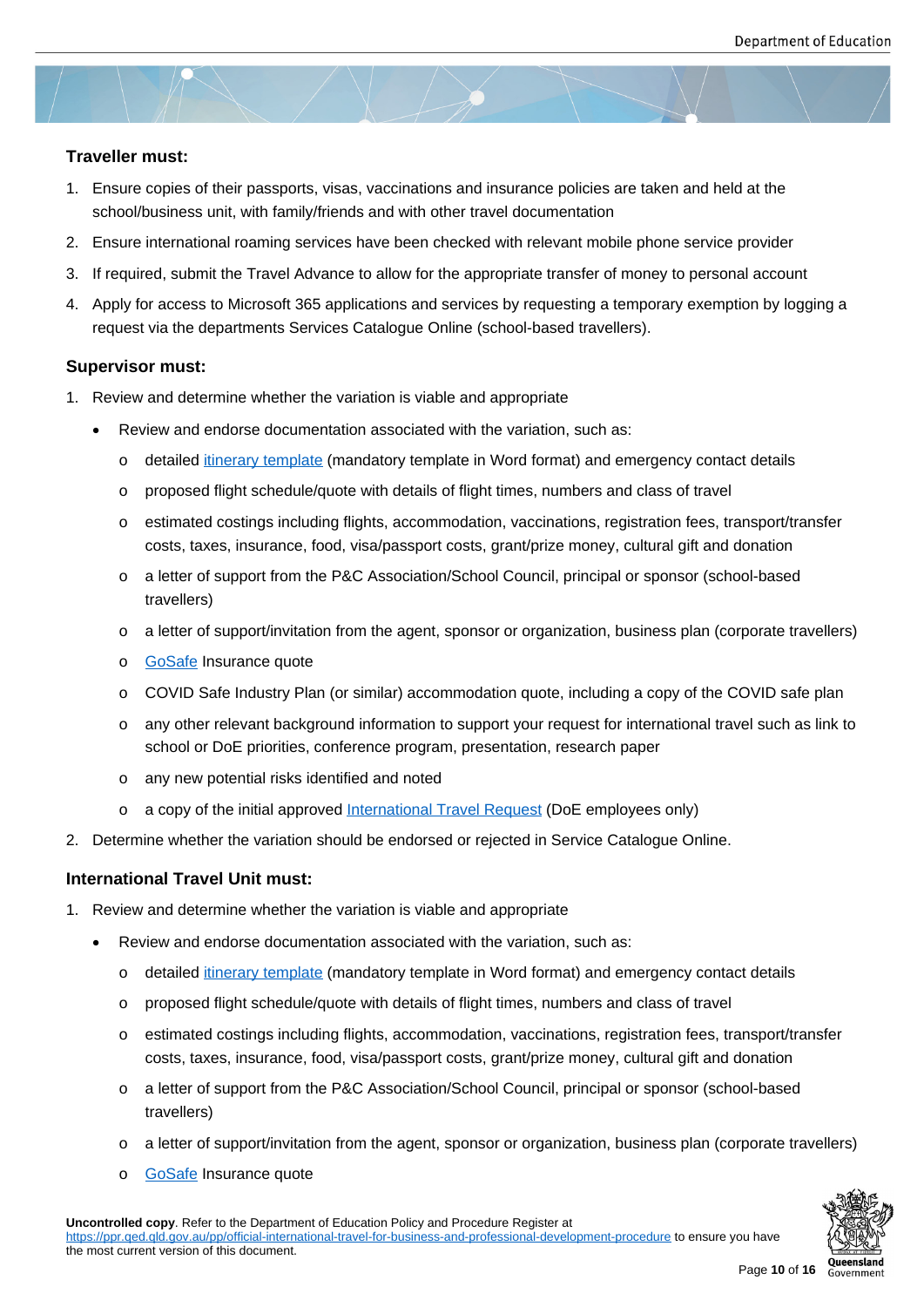- o COVID Safe Industry Plan (or similar) accommodation quote, including a copy of the COVID safe plan
- o any other relevant background information to support your request for international travel such as link to school or DoE priorities, conference program, presentation, research paper.
- o any new potential risks identified and noted
- o a copy of the initial approved International Travel Request (DoE employees only)
- 2. Determine whether the variation should progress or not for approval.

#### **Director-General must:**

- 1. Review and determine whether the variation is viable and appropriate
	- Review and endorse all documentation associated with the variation, such as:
		- o detailed itinerary template (mandatory template in Word format) and emergency contact details
		- o proposed flight schedule/quote with details of flight times, numbers and class of travel
		- o estimated costings including flights, accommodation, vaccinations, registration fees, transport/transfer costs, ta[xes, insurance, fo](https://ppr.qed.qld.gov.au/attachment/official-international-travel-for-business-and-professional-development-itinerary-template.docx)od, visa/passport costs, grant/prize money, cultural gift and donation
		- o a letter of support from the P&C Association/School Council, principal or sponsor (school-based travellers)
		- o a letter of support/invitation from the agent, sponsor or organization, business plan (corporate travellers)
		- o GoSafe Insurance quote
		- o COVID Safe Industry Plan (or similar) accommodation quote, including a copy of the COVID safe plan
		- o any other relevant background information to support your request for international travel such as link to [school o](https://www.gosafeinsurance.com.au/)r DoE priorities, conference program, presentation, research paper
		- o any new potential risks identified and noted
		- o a copy of the initial approved International Travel Request (DoE employees only)
- 2. Determine whether the variation should be approved or rejected.

Refer to the Official international travel fo[r business and professional d](https://qlddet.service-now.com/nav_to.do?uri=%2Fhome.do)evelopment handbook for more information regarding Travel arrangements – before and after.

#### **During tra[vel](https://ppr.qed.qld.gov.au/attachment/official-international-travel-for-business-and-professional-development-handbook.docx)**

#### **Primary Contact must:**

1. Ensure the Primary Contact is contactable at all times during the travel period should the travelling officer need to make any changes to travel arrangements

#### **Traveller must:**

- 1. Contact their supervisor immediately in the event the traveller needs to return to Australia urgently and unexpectedly
- 2. Be contactable at all times and check-in with their supervisor each day

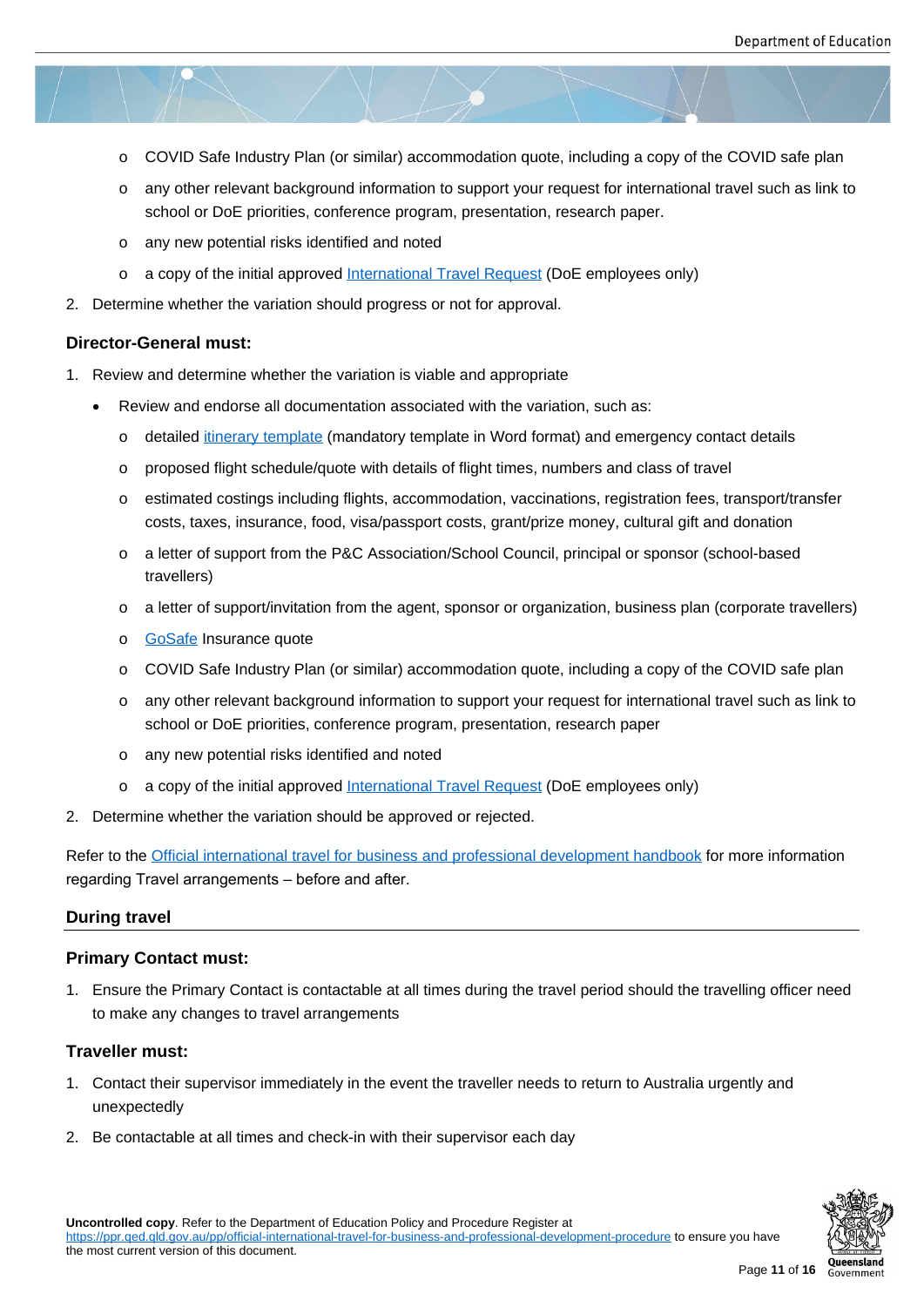- 3. Monitor any health warnings issued by the World Health Organisation (WHO) or the Australian Government Department of Health and Smartraveller Travel advisories
- 4. Retain receipts for the purpose of corporate card reconciliations and travel claims

Ref[er to Primary contact/T](https://www.health.gov.au/)rav[eller checklist.](https://www.smartraveller.gov.au/)

#### **Supervisor must:**

1. Ens[ure the supervisor is contactable at](https://ppr.qed.qld.gov.au/attachment/primary-contact-traveller-checklist.docx) all times during the travel period should the travelling officer need to make contact.

Refer to **Supervisor** checklist.

#### **Step 6 – Post travel requirements**

#### **Primar[y contact must:](https://ppr.qed.qld.gov.au/attachment/supervisor-checklist.docx)**

1. Provide any documentation to the Traveller to support the International Travel Report

#### **Traveller must:**

- 1. Complete an International Travel Report within two weeks of returning from overseas and submit to their supervisor for review
- 2. Report any adverse events that occur during the travel to the supervisor
- 3. Report incidents that may have occurred during the travel in accordance with the Health, safety and wellbeing incident management procedure or contact the relevant Regional Senior Health and Safety Consultant.
- 4. Review and document processes and practices for future travel, and provide feedback to supervisor as relevant
- 5. Claim reimbursement for any personal expenses incurr[ed through Promaster \(Do](https://education.qld.gov.au/initiatives-and-strategies/health-and-wellbeing/workplaces/contacts)E employees only), where [deemed reasonable](https://ppr.qed.qld.gov.au/pp/health-safety-and-wellbeing-incident-management-procedure)

#### **Supervisor/s must:**

- 1. Review the International Travel Report
- 2. Confirm that the use of funds was appropriate and in line with the approved estimated costs.
- 3. Endorse the International Travel Report
- 4. Progress the International Travel Report to the next supervisor/financial delegate for final approval
- 5. Endorse claims for reimbursement of personal expenses incurred where deemed reasonable

For more information about claiming work related expenses please refer to the International Travelling, Relieving and Living Expenses (Directive 10/11).

#### **International Travel Unit must:**

- 1. [Review the International Travel Re](https://www.forgov.qld.gov.au/documents/directive/1011/international-travelling-relieving-and-living-expenses)port
- 2. Confirm that the use of funds was appropriate and in line with the approved estimated costs
- 3. Accept the International Travel Report
- 4. Maintain record of international travel expenditure

**Uncontrolled copy**. Refer to the Department of Education Policy and Procedure Register at https://ppr.qed.qld.gov.au/pp/official-international-travel-for-business-and-professional-development-procedure to ensure you have the most current version of this document.

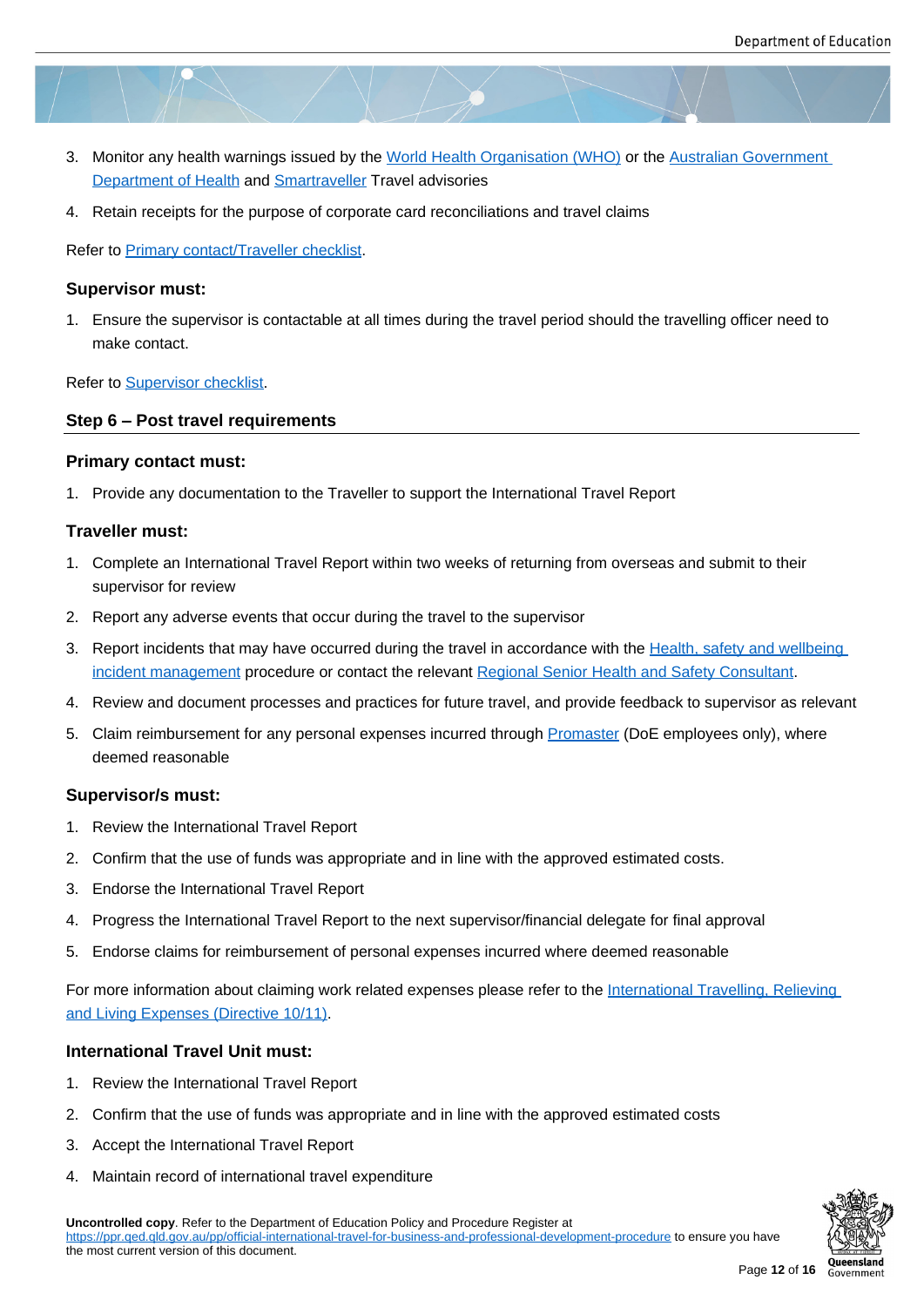Refer to the Official international travel for business and professional development handbook for more information regarding International Travel Report and Expenditure.

## **Definitio[ns](https://ppr.qed.qld.gov.au/attachment/official-international-travel-for-business-and-professional-development-handbook.docx)**

| <b>Term</b>                                     | <b>Definition</b>                                                                                                                                                                                                                                                                                                                                  |
|-------------------------------------------------|----------------------------------------------------------------------------------------------------------------------------------------------------------------------------------------------------------------------------------------------------------------------------------------------------------------------------------------------------|
| <b>Agency</b>                                   | Entities and other organisations within the DoE portfolio.                                                                                                                                                                                                                                                                                         |
| <b>Business development</b>                     | Official travel by employees marketing and promoting the Queensland state education<br>system overseas or developing commercial relationships with international agencies,<br>organisations and schools.                                                                                                                                           |
| <b>Primary contact</b>                          | Lead officer in charge of organising and at times participating in the travel e.g.:<br>Business Manager, Head of Department, Classroom Teacher and Language<br>Teacher.                                                                                                                                                                            |
| <b>Supervisor</b>                               | Includes line-manager, Principal, Regional Director or delegate, Manager, Director.                                                                                                                                                                                                                                                                |
| <b>International Travel</b><br><b>Variation</b> | Applies to official approved travel that requires variation to the initial International<br>Travel Request (DoE employees only), e.g. additional destinations that require<br>additional flights, accommodation, substituting staff.                                                                                                               |
| <b>International Travel</b><br><b>Report</b>    | A report generated by Service Catalogue Online (SCO) to the responsible officer for<br>the completion of the international travel report to report on actual costs.                                                                                                                                                                                |
| <b>Commercialised</b><br>business units         | Education Queensland International - International Business provides education<br>programs, services and experiences for students and teachers in Queensland and<br>overseas (including school reviews provided by the Education Improvement Branch).                                                                                              |
| <b>Official international</b><br>travel         | Official international travel (overseas travel) is undertaken for agency of government<br>business undertaken outside of Australia. A current passport is mandatory to<br>undertake International Travel, and some countries travel visas may also be required.                                                                                    |
| Personal/private travel                         | Any activity not directly or necessarily related to agency or government business<br>undertaken during official international travel between departure from Australia and<br>return.                                                                                                                                                               |
| <b>Professional</b><br><b>Development</b>       | Acquiring skills, knowledge and ongoing learning opportunities to improve an<br>individual's ability to do their role and grow as a professional. Examples could include<br>- attending conferences, seminars, forums, courses, delivering a paper, carrying out<br>research or participating in activities related to sister state relationships. |
| <b>Travel costs</b>                             | Costs, fees, allowances or expenses associated with or incidental to official travel,<br>including but not limited to travel fares and accommodation expenses.                                                                                                                                                                                     |
| Value for money                                 | Value for money is the overarching consideration when booking flights and<br>accommodation for international travel. Value for money requires the use of                                                                                                                                                                                           |

**Uncontrolled copy**. Refer to the Department of Education Policy and Procedure Register at

https://ppr.qed.qld.gov.au/pp/official-international-travel-for-business-and-professional-development-procedure to ensure you have the most current version of this document.

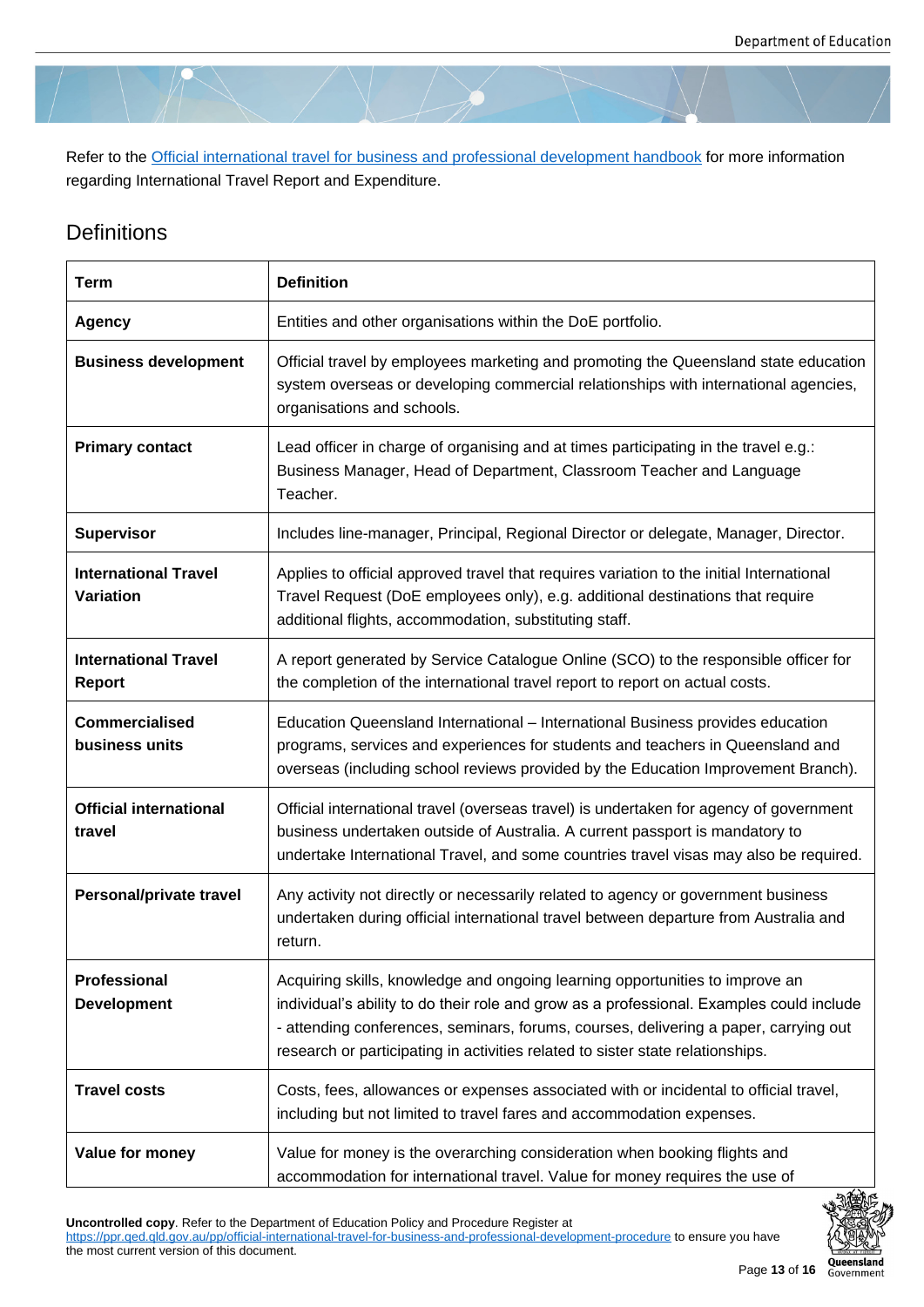| Term | <b>Definition</b>                                                                                                                                               |
|------|-----------------------------------------------------------------------------------------------------------------------------------------------------------------|
|      | Queensland Government resources in an efficient, effective, economical and ethical<br>manner that is consistent with the whole-of-government Air Travel Policy. |

## Legislation

- *Financial Accountability Act 2009* (Qld)
- *Industrial Relations Act 2016* (Qld)
- *[Public Sector Ethics Act 1994](https://www.legislation.qld.gov.au/view/html/inforce/current/act-2009-009)* (Q[ld\)](https://www.legislation.qld.gov.au/view/html/inforce/current/act-2009-009)
- *[Public Service Act 2008](https://www.legislation.qld.gov.au/view/html/inforce/current/act-2016-063)* (Qld[\)](https://www.legislation.qld.gov.au/view/html/inforce/current/act-2016-063)
- [International Travelling, Relieving an](https://www.legislation.qld.gov.au/view/html/inforce/current/act-1994-067)d Living Expenses (Directive 10/11)
- [Teaching in State Education A](https://www.legislation.qld.gov.au/view/html/inforce/current/act-2008-038)ward State 2016
- [Queensland Public Service Officers and Other Employees Award State](https://www.forgov.qld.gov.au/documents/directive/1011/international-travelling-relieving-and-living-expenses) 2015

## Dele[gations/Authorisations](https://www.qirc.qld.gov.au/sites/default/files/teaching_in_state_education_decision_1.pdf?v=1542323965)

Department of Education delegations (DoE employees only)

## Policies and procedures in this group

Nil

## Supporting information for this procedure

- Official international travel for business and professional development handbook
- **Supervisor checklist**
- [Primary contact/Traveller checklist](https://ppr.qed.qld.gov.au/attachment/official-international-travel-for-business-and-professional-development-handbook.docx)
- [Official international](https://ppr.qed.qld.gov.au/attachment/supervisor-checklist.docx) travel for business and professional development Application workflow
- [Itinerary template](https://ppr.qed.qld.gov.au/attachment/primary-contact-traveller-checklist.docx)

## Othe[r resources](https://ppr.qed.qld.gov.au/attachment/official-international-travel-for-business-and-professional-development-application-workflow.pdf)

- Whole-of-Government Air Travel Policy
- Code of Conduct for the Queensland Public Service
- [DoE Standard of Practice](http://procurement.govnet.qld.gov.au/travel/Documents/Air_Travel_Policy.pdf)
- [Gifts and benefits procedure](https://qed.qld.gov.au/working-with-us/induction/department/induction-programs-and-resources/code-of-conduct)
- [Health, safety and wellbei](https://qed.qld.gov.au/workingwithus/induction/workingforthedepartment/inductionandonboarding/Documents/code-of-conduct-standard-of-practice.pdf)ng incident management procedure
- [Information asset and record](https://ppr.qed.qld.gov.au/pp/gifts-and-benefits-procedure)keeping procedure

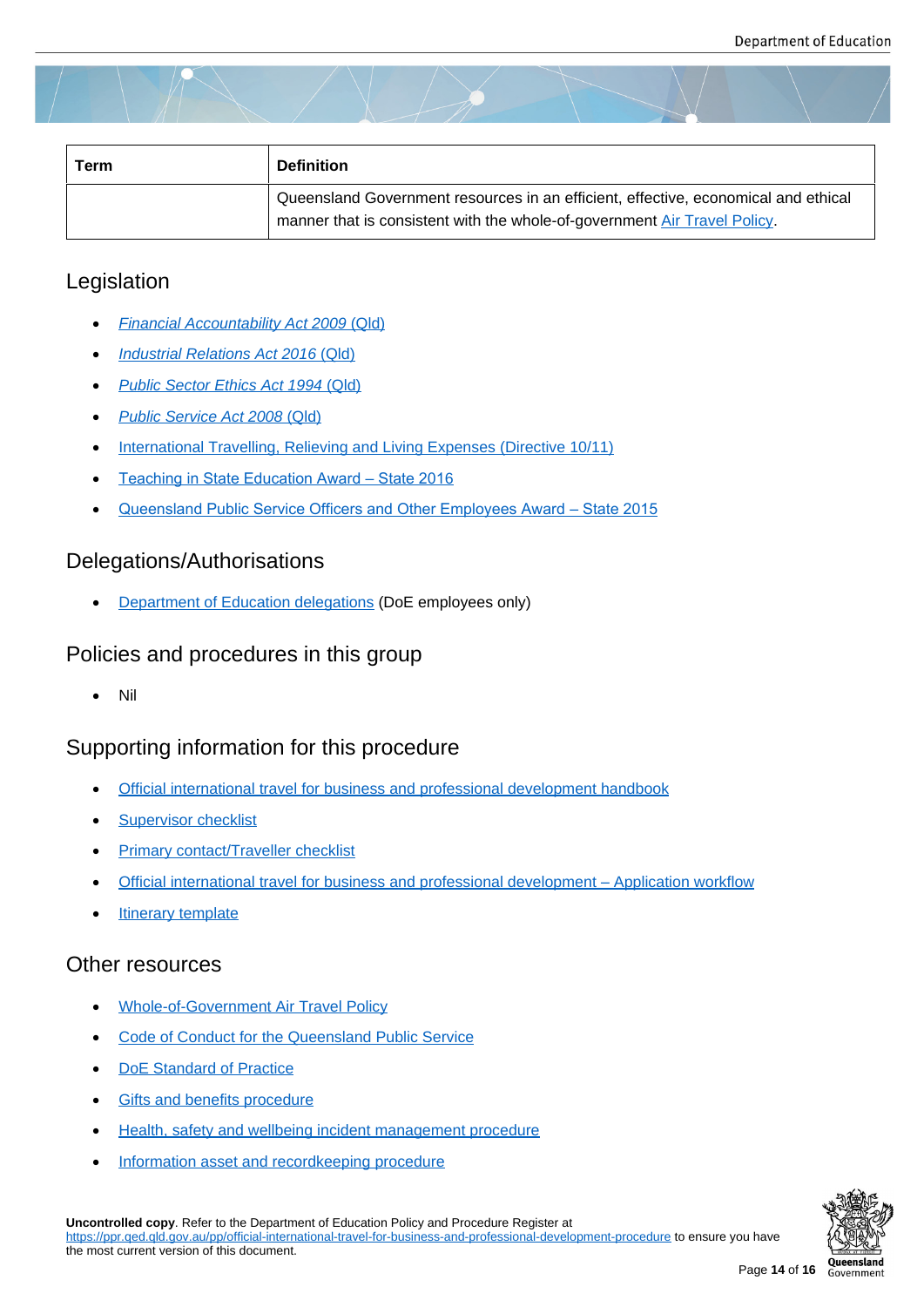- Enterprise risk management procedure
- Applying for leave combined with official international travel procedure
- [Domestic travel procedure](https://ppr.qed.qld.gov.au/pp/enterprise-risk-management-procedure)
- [Fringe Benefits Tax \(DoE employees only\)](https://ppr.qed.qld.gov.au/pp/applying-for-leave-combined-with-official-international-travel-procedure)
- [International travel request](https://ppr.qed.qld.gov.au/pp/domestic-travel-procedure) (DoE employees only)
- [International travel r](https://intranet.qed.qld.gov.au/Services/Finance/Taxation/FBT)eport validation (school-based travellers only)

#### **Cont[act](https://qlddet.service-now.com/sco/)**

For furt[her information, please contact:](https://intranet.qed.qld.gov.au/EducationDelivery/international/InternationalTravel/Documents/international-travel-report-validation-form.docx)

International Travel Unit Office of the Assistant Director-General Rural, Remote and International Telephone: (07) 3513 5748 Submit any enquiries via the International Travel Enquiry form (DoE employees only) through the department's Service Catalogue Online.

Fringe Benefit Tax Corporate Taxation Unit Telephone: 1300 656 380 Email: taxhelp.finance@qed.qld.gov.au

Flights and accommodation bookings Corpo[rate Travel Management \(CTM\)](mailto:taxhelp.finance@qed.qld.gov.au)  Telephone: 1300 368 145 (includes After Hours service and Group booking support) Email: qldgov@travelctm.com

GoSafe Travel Insurance Website: [http://www.gosafeins](mailto:qldgov@travelctm.com)urance.com.au/ Telephone: (07) 3054 1010 Email:travel@gosafetravelinsurance.com.au

### Review date

24/01/2025

## Superseded versions

*Previous seven years shown. Minor version updates not included.*

Nil